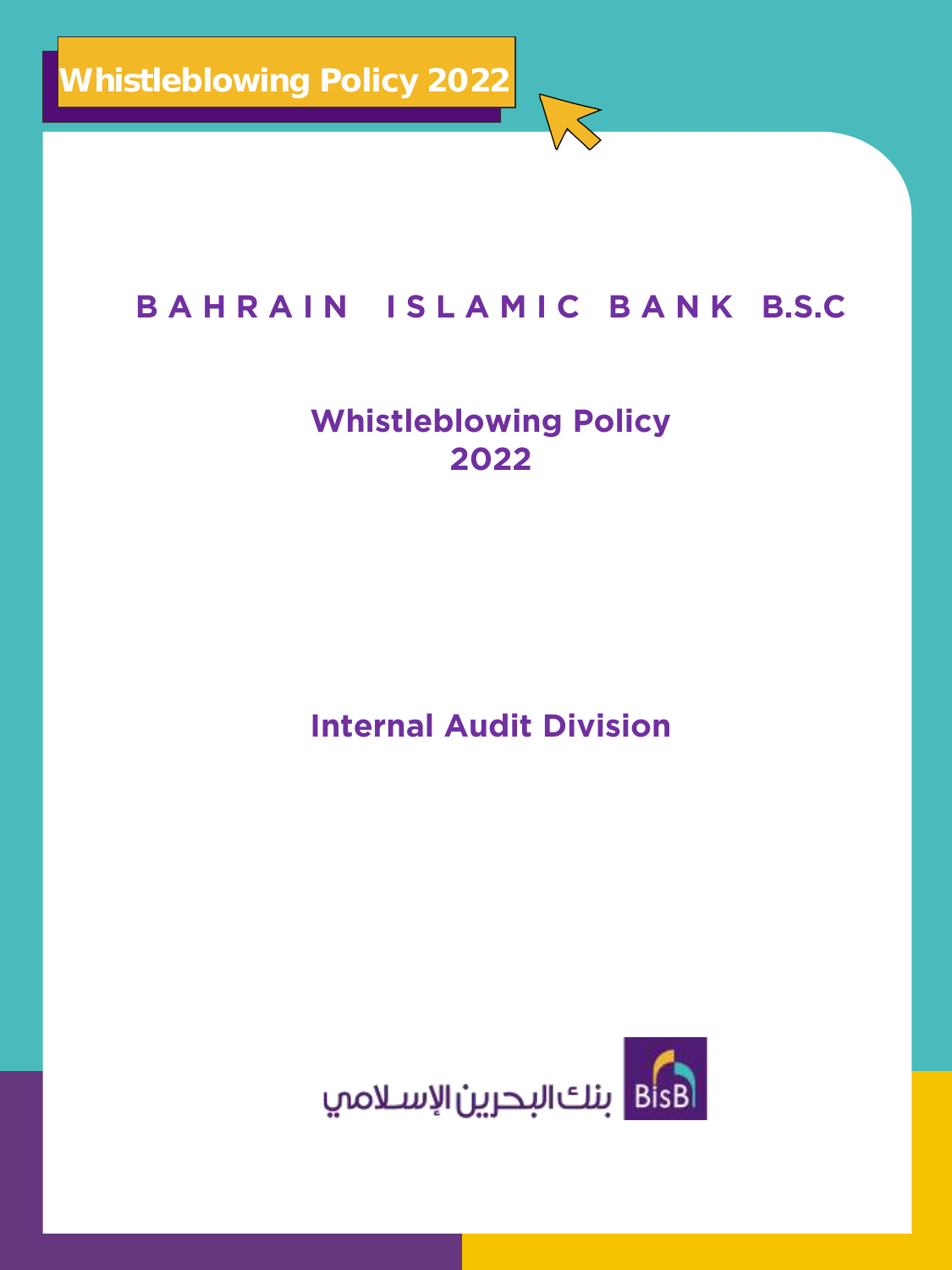## **Contents**

- 1.INTRODUCTION **1.INTRODUCTION**
- **2.DEFINITIONS**
- **3.ACCESSIBILITY**
- 4. APPLICABILITY **4.APPLICABILITY**
- **5.POLICY STATEMENTS 5.POLICY STATEMENTS**
	- 5.1. PROTECTION UNDER THE POLICY **5.1. PROTECTION UNDER THE POLICY**
	- **5.2. FALSE ALLEGATION AND LEGITIMATE EMPLOYMENT ACTION**
	- 5.3. MAINTAINING CONFIDENTIALITY IN THE PROCESS **5.3. MAINTAINING CONFIDENTIALITY IN THE PROCESS**
	- 5.4. ANONYMOUS ALLEGATION **5.4. ANONYMOUS ALLEGATION**
	- 5.5 RIGHTS AND OBLIGATIONS OF THE IMPLICATED PERSON **5.5. RIGHTS AND OBLIGATIONS OF THE IMPLICATED PERSON**
	- 5.6. PROCEDURES FOR HANDLING WHISTLE BLOWING **5.6. PROCEDURES FOR HANDLING WHISTLE BLOWING**
- **6. CONTACT DETAILS FOR THE WHISTLE BLOWER**
- *POLICY REVIEW*
- 8. DOCUMENT ADMINISTRATION **8. DOCUMENT ADMINISTRATION**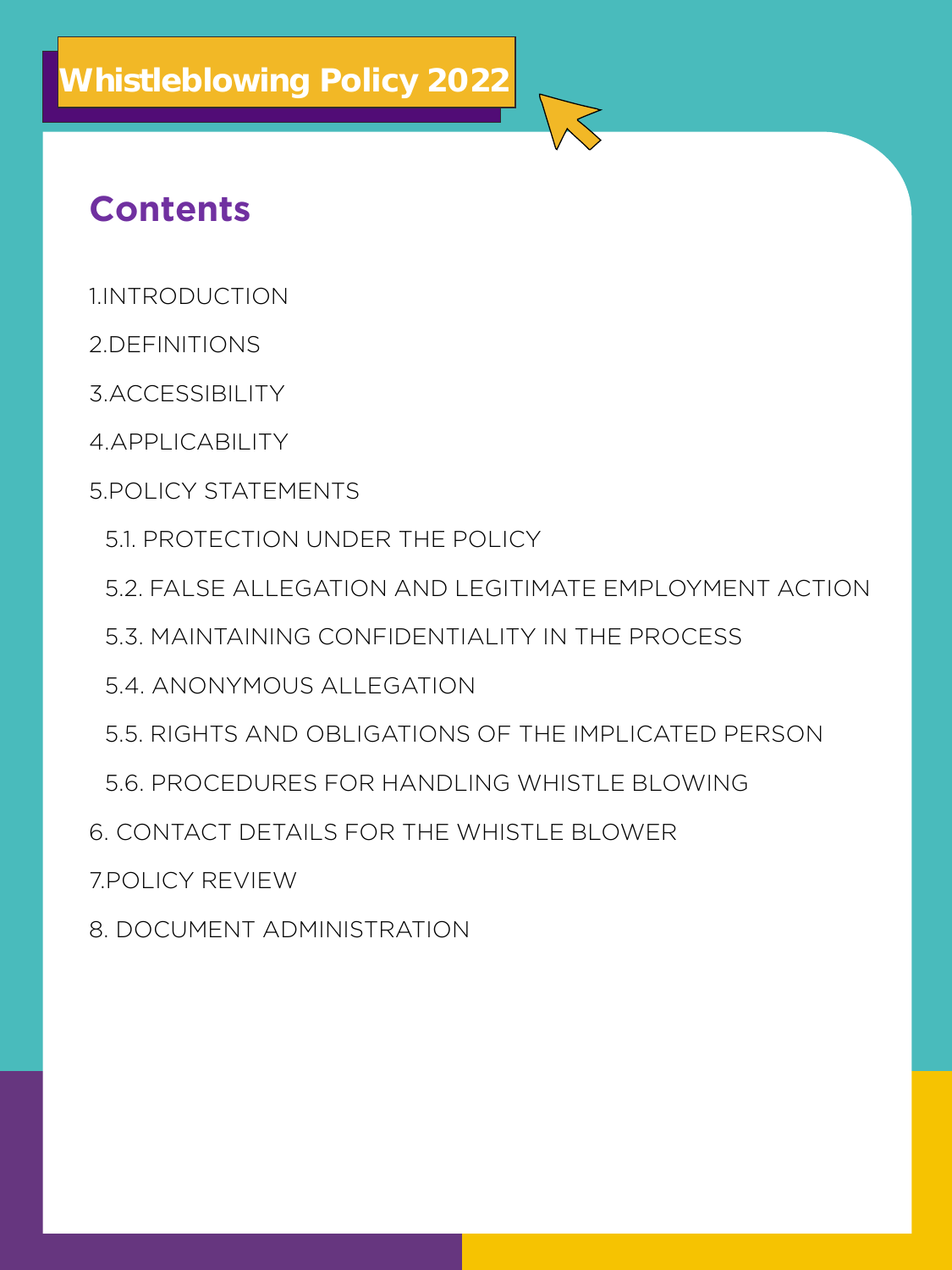## **Document Control**

| Document Name       | <b>BisB Whistleblowing Policy</b> |
|---------------------|-----------------------------------|
| Document Owner      | Internal Audit Division           |
| Document Version    | 4.0                               |
| Approving Authority | Board of Directors                |
|                     |                                   |

## **Document Approval**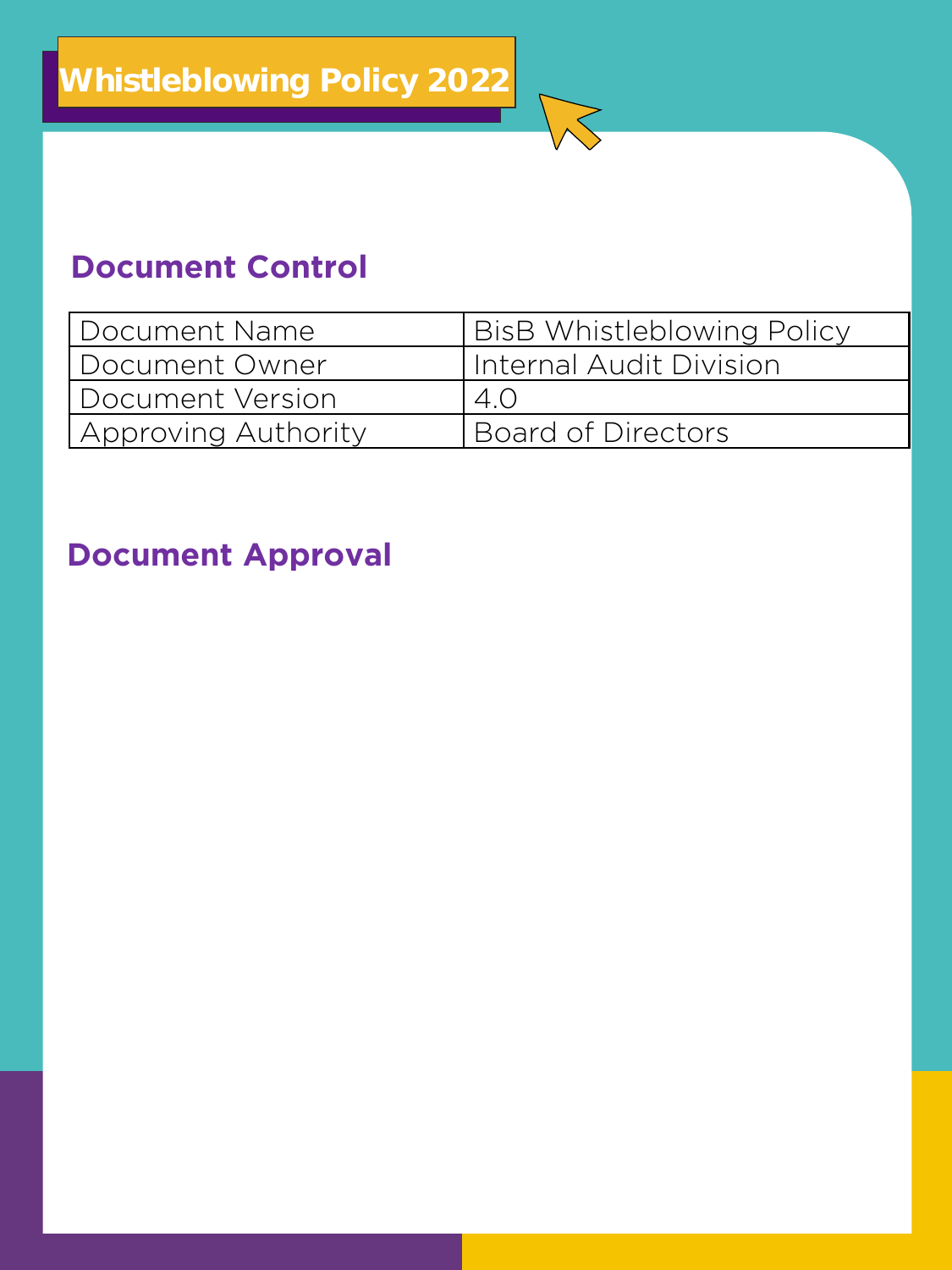### **1.Introduction**

- **The objectives of this policy are: encouraged to reveal and report, without any fear of retaliation,** subsequent discrimination and of being disadvantaged in any way. about any fraudulent, immoral, unethical or malicious activity or conduct, which in their opinion may cause financial or reputational loss to the Bank. **loss to the Bank.**
- **b) To provide employees with the opportunity to access in good faith to**  unethical and improper practices or any other wrongful conduct of a financial or legal nature in the Bank and to prohibit managerial personnel from taking adverse action against employees for doing so. **personnel from taking adverse action against employees for doing so.**

**This policy is in line with best practices and in accordance with the requirements of the CBB.**

### **2.Definitions**

- **a) "Adverse Personnel Action": An employment related act or decision or**  a) the employee's employment, including but not limited to compensation, increment, promotion, job location, job profile, immunities, leaves, training or other privileges. **immunities, leaves, training or other privileges.**
- **b) "Alleged Wrongful Conduct": Violation of law, breach of duty of care,**  b) monies and actual or suspected fraud or abuse of authority, of a financial or legal nature. **financial or legal nature.**
- "Audit Committee": A sub-committee of Board of Directors of the  $\mathcal{C}$ ) **c) "Audit Committee": A sub-committee of Board of Directors of the Bank.**
- **d) "the Bank"/ "BisB": Bahrain Islamic Bank.**
- **e) "Staff Members": All BisB staff members and any other person**  e) service providers under contract to the Bank. **service providers under contract to the Bank .**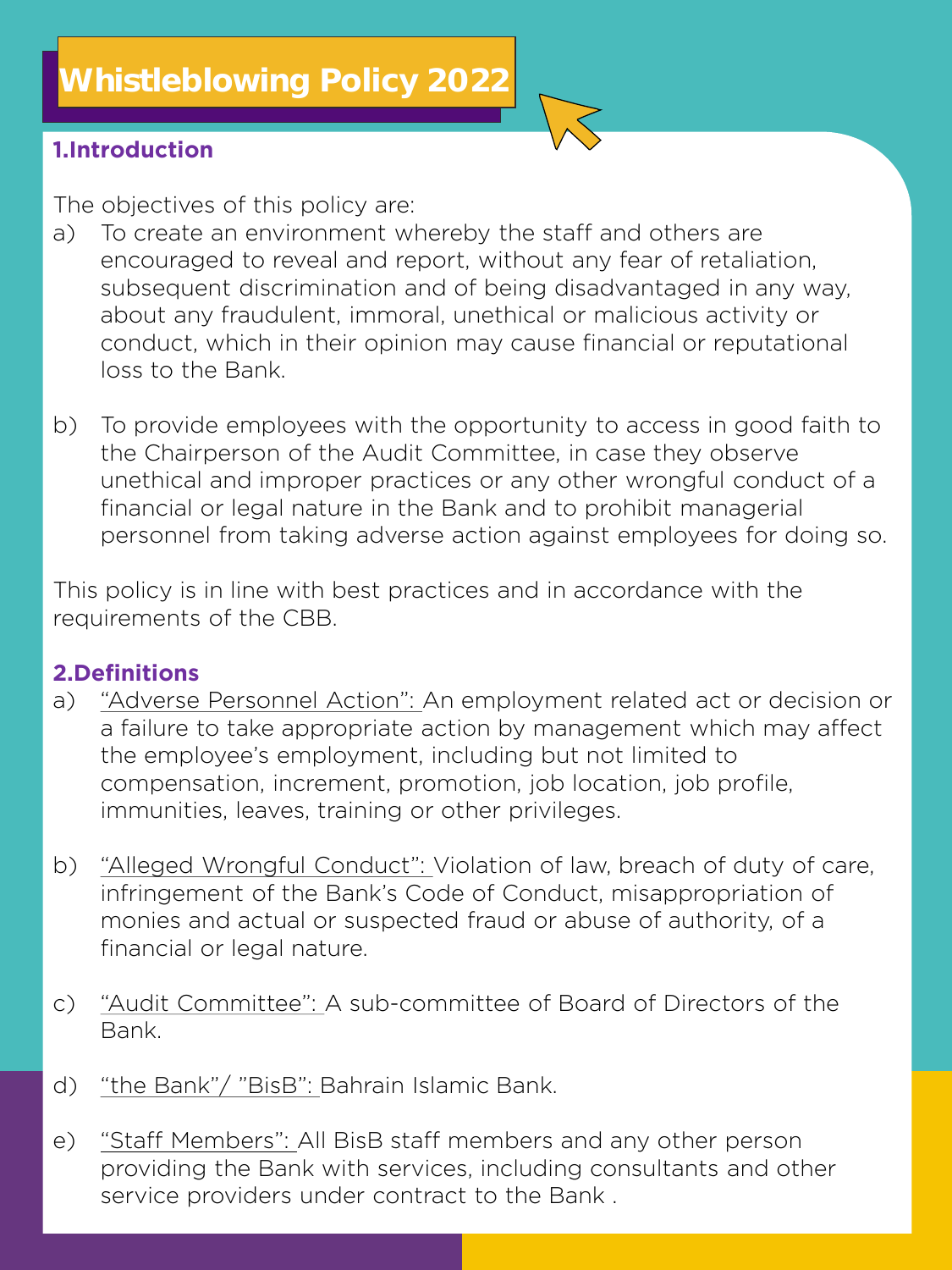## **Whistleblowing Policy 2022**

**f) "Good Faith": A Staff Member shall be deemed to be whistle blowing unethical and improper practices or any other Alleged Wrongful** Conduct. Good Faith can be taken to mean the unequivocal belief in the veracity of the reported incidents and it shall be deemed lacking when the Staff Member does not have personal knowledge of a factual basis for the whistle blowing or where the Staff Member knew or should have known that the whistle blowing is malicious, false or frivolous, *i.e.* the fact that the member of staff reasonably believes the transmitted information **that the member of staff reasonably believes the transmitted information to be true.**

- **g) "Policy" or "This Policy" means: This "Whistleblowing Policy."**
- **h) "Whistleblowing": is a communication to a competent authority by**  alleged fraudulent, immoral, unethical or malicious activities, or discrimination, or some other type of adverse occurrence that violates a law, regulation, policy, morals, and/or ethics and especially those matters that jeopardize the credibility and reputation of the Bank as a trusted financial services provider. **Bank as a trusted financial services provider.**
- **i) "Unethical and Improper Practices"/"Malpractice": a) An act which**  behaviour; b) An act involving unethical business practices; c) Improper, wrongful or unethical conduct; d) Breach of Code of Conduct or morally offensive behaviour. In general, the above improper conduct will be seen in wrongdoing of a financial or legal nature, such as corruption, theft, fraud, misuse of Bank property or cash, abuse of official position for personal gain, bribery, acting **cautivide proper financial accounting, reporting and auditing** standards. Also, Intentional negligence or non-compliance with the Bank's internal controls and checks which results or facilitates fraudulent act as well as a deliberate concealment of information frauding to show any of the mentioned practices etc. **tending to show any of the mentioned practices etc.**

**j)"Irregularities": Any suspected or presumed incidents of illegal behavious** infringement of the Bank's rules, policies or quidelines, or any action that is or could be harmful to the mission or reputation of the **action that is or could be harmful to the mission or reputation of the Bank.**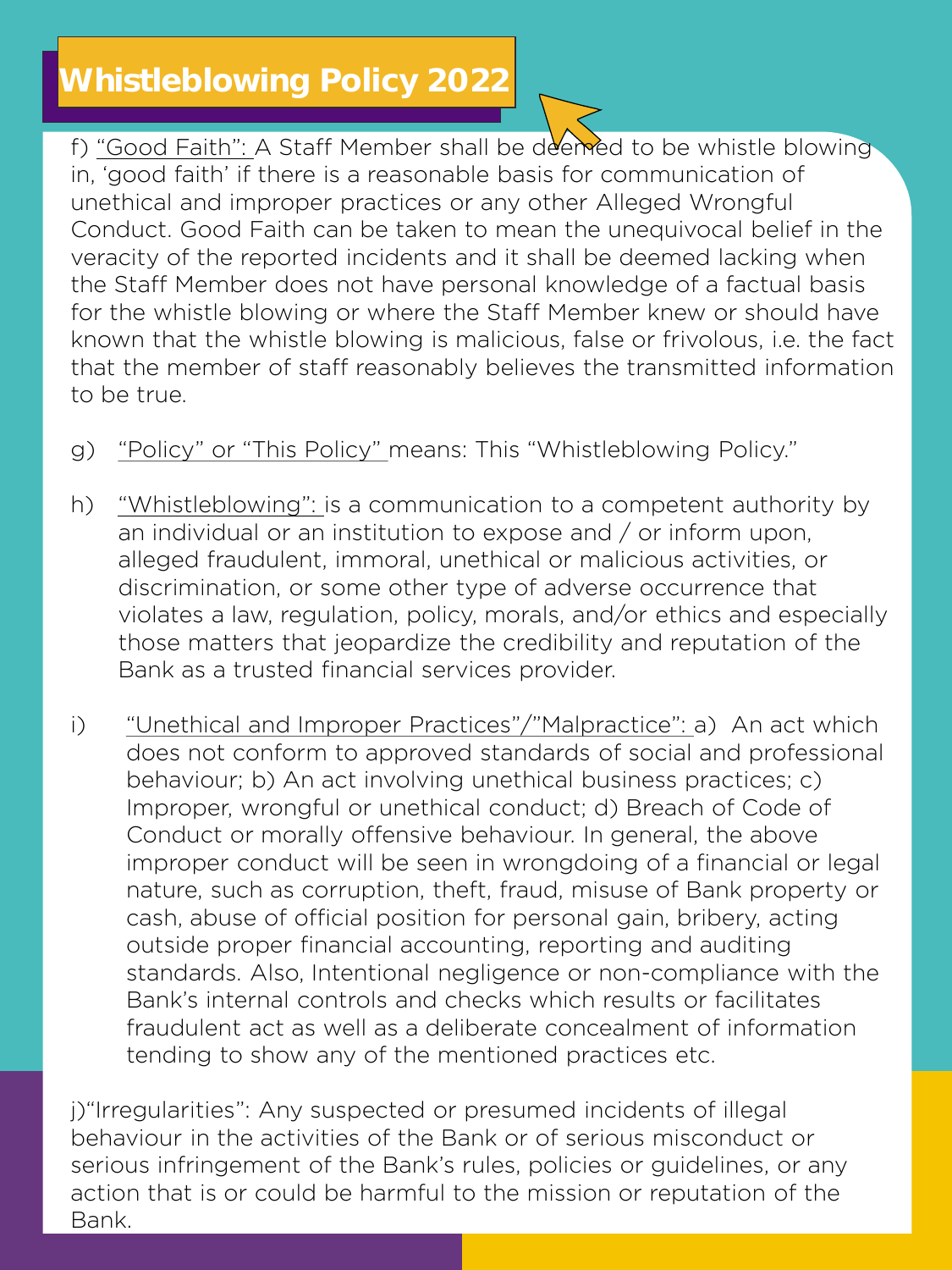## **Whistleblowing Policy 2022**

- **k) "Retaliation": Any action or threat of action which is unjustly**  including, but not limited to, harassment, discrimination and acts of vindictiveness, direct or indirect, that are recommended, threatened or taken against the Whistle Blower. **or taken against the Whistle Blower.**
- **l) "Whistle Blower": A Staff Member of the Bank who discloses in**  and Improper Practices to the entrusted authority (i.e., Chairperson of the Audit Committee) following the process as prescribed. includes current, former or temporarily employees of the Bank, vendors, contractors or any other service providers. **vendors, contractors or any other service providers.**

### **3.Accessibility**

**The policy statement is available at Bank's website under "Disclosures" and accessible to all the stakeholders.**

**It will be the responsibility of Compliance department to ensure that all**  website is updated. **website is updated.**

### **4.Applicability**

**This Policy applies to all BisB Staff Members including current, former**  services, including agents, auditors, suppliers, consultants and other service providers under contract with the Bank. **service providers under contract with the Bank.**

### **5.Policy Statements**

**This Policy covers situations where an individual raises a concern about**  examples but should not be considered as exclusive nor exhaustive examples and there may be other serious concerns, which would come up under this Policy: **up under this Policy:**

**Financial Misconduct - examples include falsification or destruction of**  financial information. Non-adherence to internal financial reporting policy/controls, including management overrides and auditor independence concerns. **independence concerns.**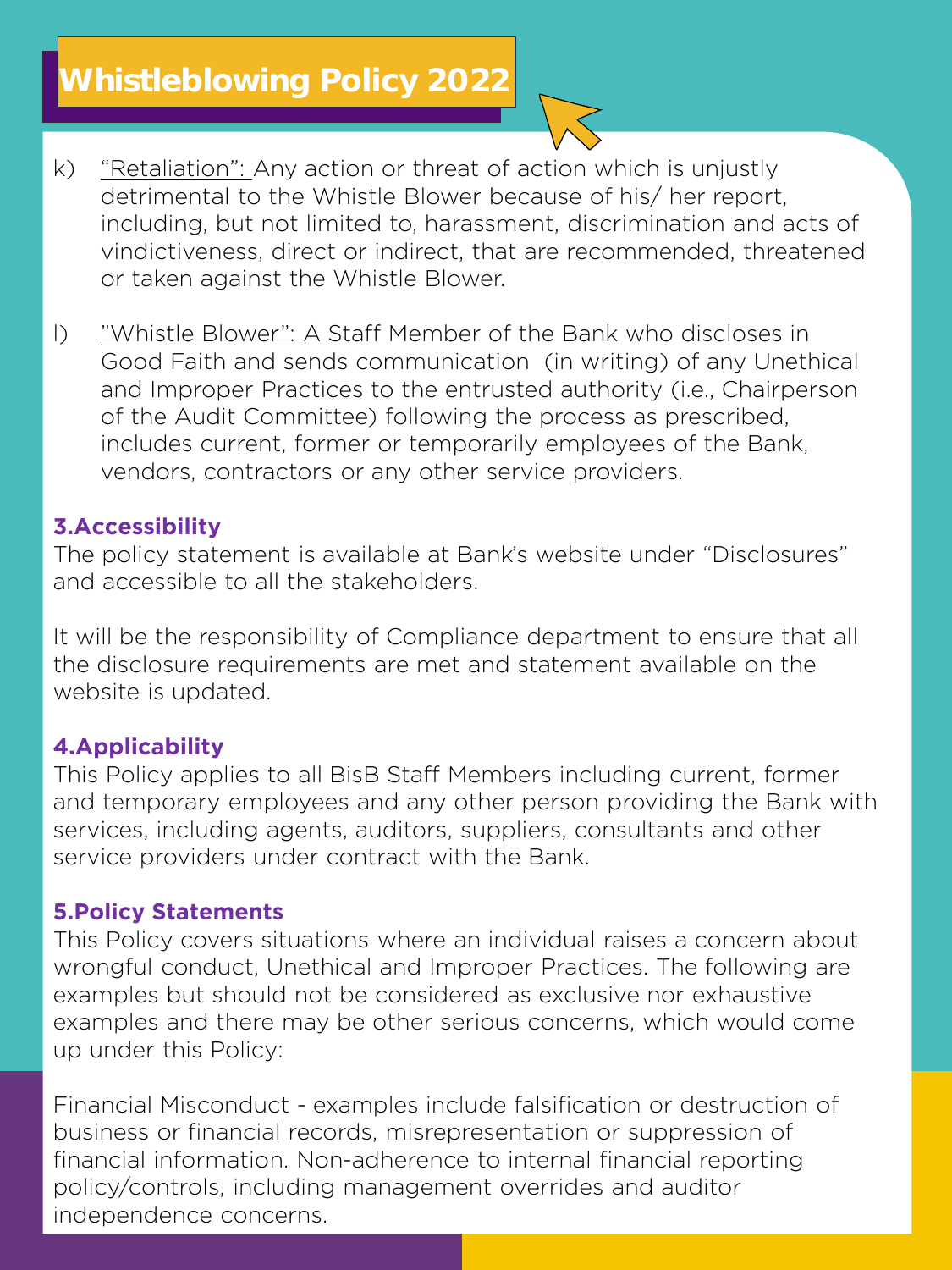**Suspected Fraudulent Activity - examples include theft,**  practices including giving or receiving bribes or other improper benefits, over-billing or billing for services not performed. Breach of Policies, Laws and Regulations - examples include **Breath of interest, breach of duty of care, breach of Anti Money** Laundering law, negligence, harassment, racial discrimination and hon-adherence to internal policies. **non-adherence to internal policies.** 

**5.1.Protection Under the Policy:**  unfair termination and unfair prejudicial employment practices. No Adverse Personnel Action shall be taken or recommended against any Whistle Blower in Retaliation against his/her disclosure in Good Faith of the Alleged Unethical and Improper Practices. **Good Faith of the Alleged Unethical and Improper Practices.** 

Any Whistle Blower who considers that Adverse Personnel Action has been taken against him/her due to his/her disclosure of information under this Policy may seek redressal by approaching the Chairperson of the Audit Committee. **the Chairperson of the Audit Committee.** 

If proven that the Whistle Blower suffered any form of retaliation due to their disclosure, disciplinary action will be taken against any retaliator/s (including termination of employment, if warranted) **retaliator/s (including termination of employment, if warranted)**

**However, this Policy does not protect a Whistle Blower or a Staff**  disclosure of Unethical and Improper Practices and is related to poor job performance or any other disciplinary action unrelated to **poor is disclosure made pursuant to this Policy. a disclosure made pursuant to this Policy.**

# **5.2.False Allegation and Legitimate Employment Action:**

Unethical and Improper Practices or Adverse Personnel Action to the Chairperson of the Audit Committee shall be subject to disciplinary action (including termination of employment, if warranted) in accordance with the Labour Law provisions and the Bank's rules, policies and procedures. **Bank's rules, policies and procedures.**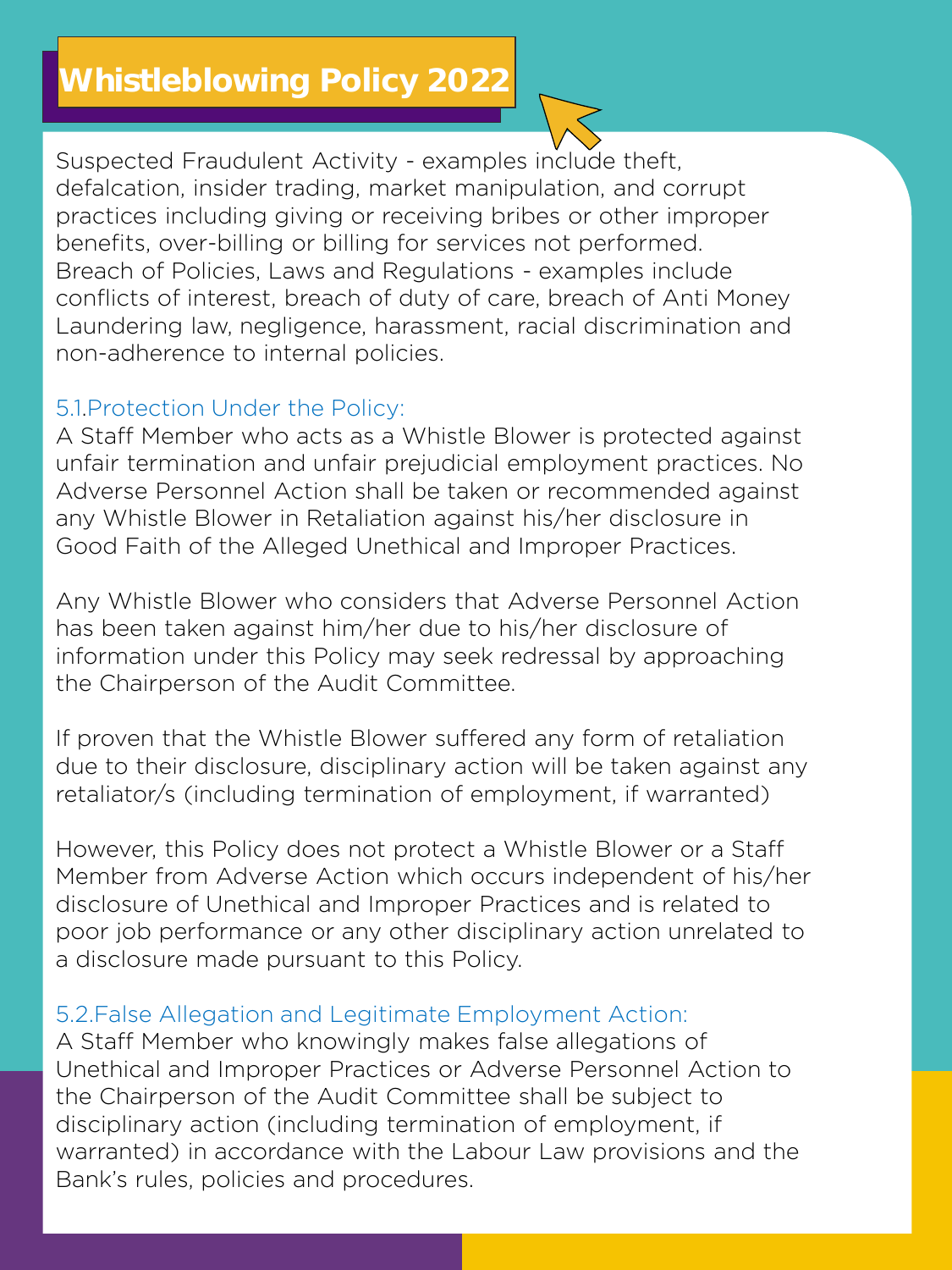**Further, this Policy may not be used as a defence by a Staff Member**  any disclosure of information by him/her and for legitimate reasons or cause under the Bank's rules and policies. **cause under the Bank's rules and policies.** 

**5.3.Maintaining Confidentiality in the Process:**  confidentiality of the subject of the complaint, *i.e.* he/she should not inform any other person. Also, particular care should be taken not to disclose the matter of whistle-blowing or the cause thereof to any person or entity outside the Bank. In the event it is understood by the Bank that the Whistle Blower has failed to comply with the requirements of confidentiality as stipulated in this section, he/she will be subject to the Bank's disciplinary measures for breach of confidentiality. **the Bank's disciplinary measures for breach of confidentiality.** 

**All cases will be processed in a highly confidential manner. Every effort**  the identity of the Whistle Blower to other parties that are involved in any subsequent investigation of the matter. **any subsequent investigation of the matter.** 

**However, it should be understood by the Whistle Blower that it may be**  the relevant authorities, if required. **the relevant authorities, if required.** 

**5.4.Anonymous Allegation:**  of security that helps the Whistle Blower feel comfortable reporting, the Policy offers anonymous reporting. If individuals choose to report their concerns anonymously, such anonymity will be respected however, the reported case will be investigated to the extent possible based on the furnished information **furnished information.**

**If subsequently a Whistle Blower believes that there has been a breach**  Chairperson of the Audit Committee, who will commission an investigation of the matter, and disciplinary action will be taken against the person who jeopardized the anonymity of the Whistle Blower. **the person who jeopardized the anonymity of the Whistle Blower.**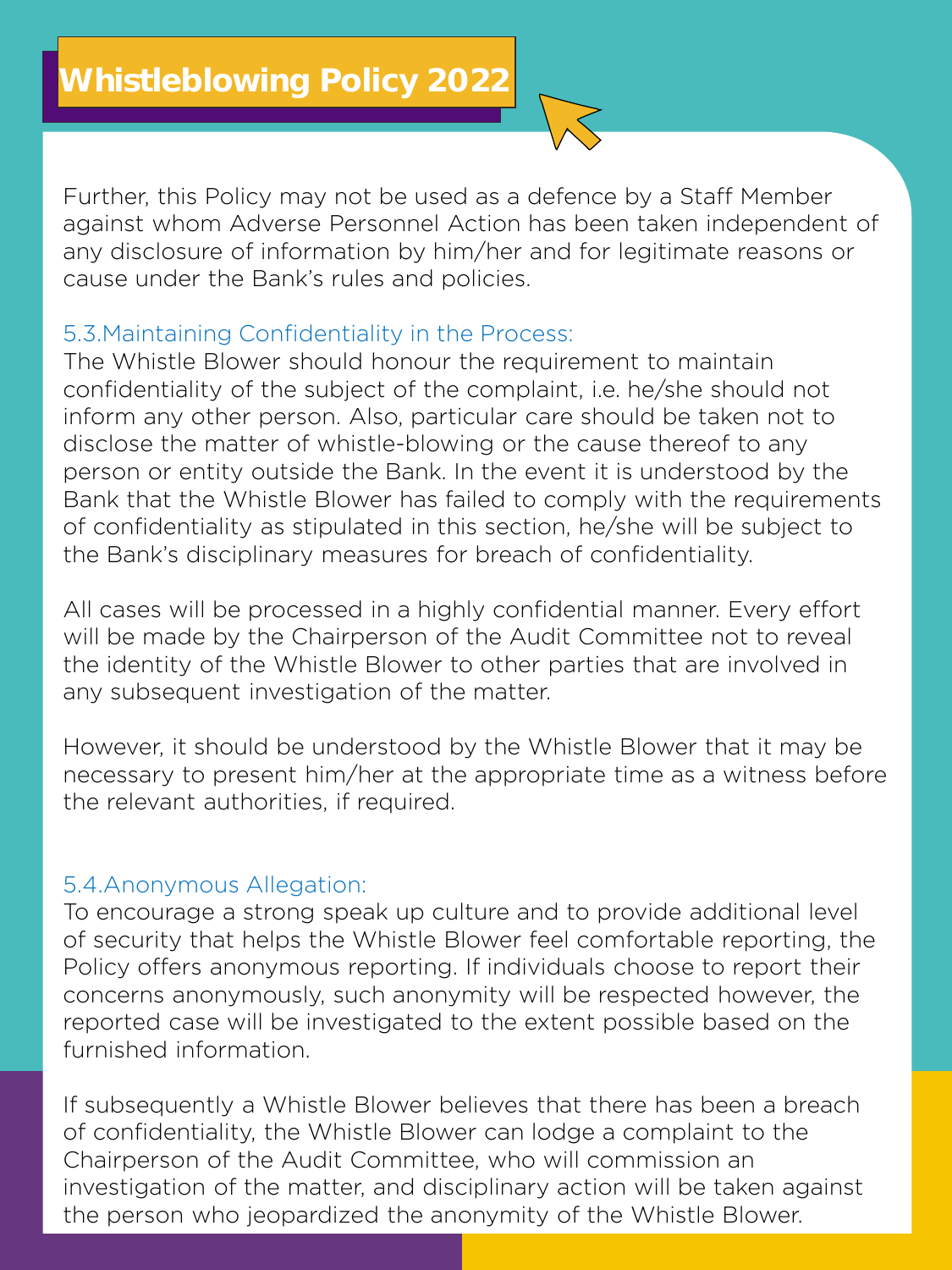**The substance of the whistleblowing case, identity of the Whistle-Blower**  confidentiality, unless disclosure is mandated by any regulatory process and/or legal proceeding. **and/or legal proceeding.** 

**5.5.Rights and Obligations of the Implicated Person:** be notified in good time of the claim made against him/her, provided that this notification does not impede the progress of the procedure for establishing the circumstances of the case. The implicated person identity will be treated with utmost confidentiality. **will be treated with utmost confidentiality.**

**The implicated person has the right for fair hearing, if it is not possible to hear measures required. on the measures required.**

**The implicated person is obliged to furnish factual and accurate information as known by him/her and to preserve confidentiality of the case**

**5.6.Procedures for Handling Whistle Blowing:**  Bank may report the same to the Chairperson of the Audit Committee, through hard copy or e-mail. The reporting should be done as soon as possible after noticing the matter to be reported, so as to facilitate taking prompt action and to establish that there are reasonable grounds for the **prompt action and to establish that there are reasonable grounds for the allegation.** 

**No attempt should be made by the Whistle Blower to personally conduct investigations, interviews or questioning.** 

**Upon receiving a Whistle Blower report, the Chairperson of the Audit**  into the allegation raised by the Whistle Blower, such that he/she can establish facts to his/her full satisfaction and he/she will inform and involve other Bank staff on a 'need to know' basis to the extent necessary to successfully investigate the allegation. **successfully investigate the allegation.**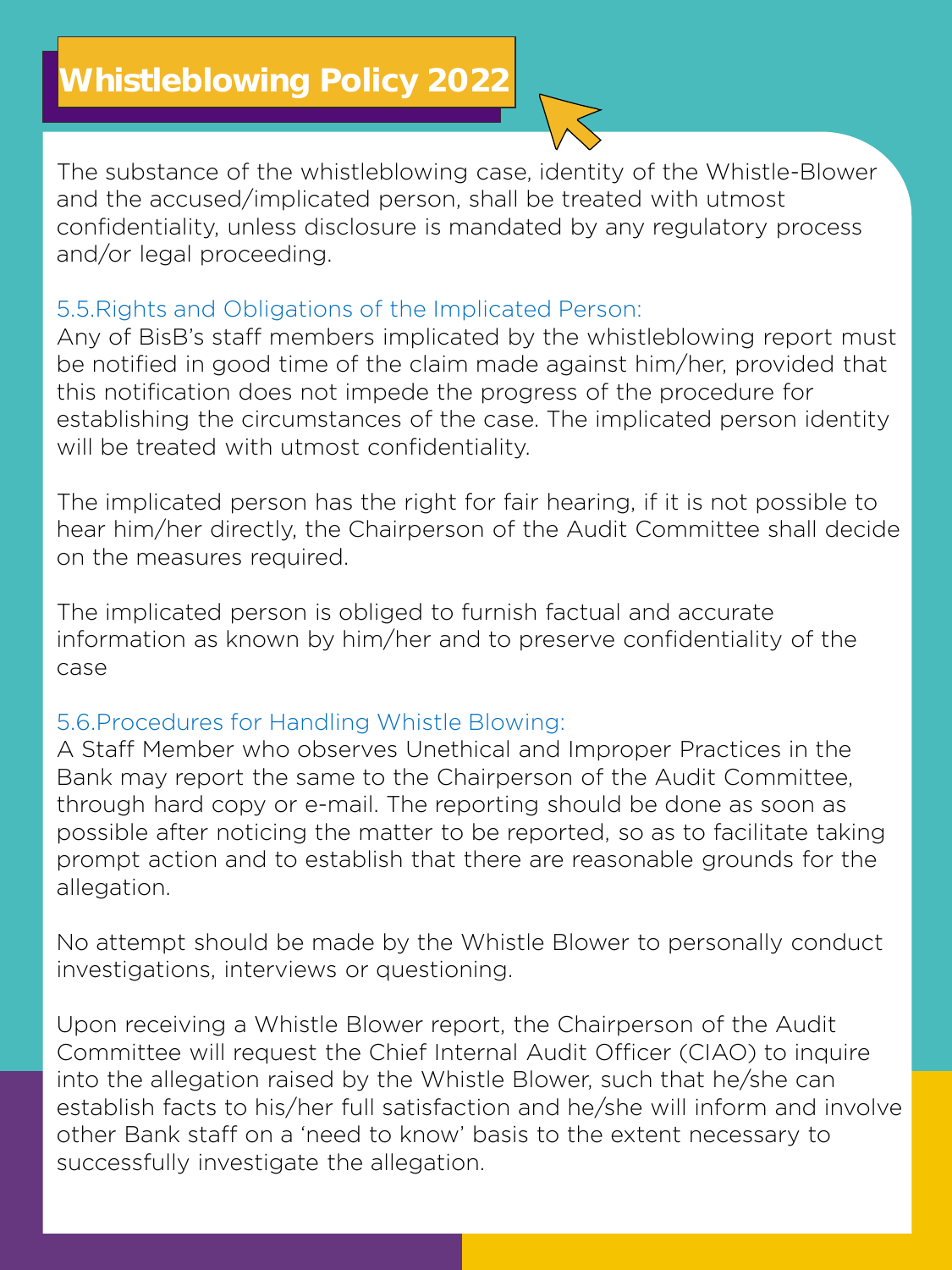## **Whistleblowing Policy 2022**

**The CIAO**'s investigation will be done in a thorough, timely, and fair manner, in coordination with relevant members of the Bank's senior **management.** The investigation will be independent of the Whistle Blower and all other persons alleged to be involved in the whistle blowing complaint. If the Chief Internal Audit Officer deems it necessary to have available a resource with a specific skill set which is not available within the Internal Audit Division, internal or external providers may be sourced to **Interal Audit Divisions in the investigations. assist in the investigations.**

The Chief Internal Audit Officer (CIAO) will keep the Audit Committee advised of the outcome of the investigations and will communicate the same to the Chief Executive Officer (CEO) and the Chief Human Resources Officer (CHRO) and any other executive who will be involved in determining the suitable remedial action, including any disciplinary action, **determing the summedial recessary. as it may be deemed necessary.**

**Depending on the materiality of the investigation results, the Audit**  CHRO and other executive management to discuss the results and to explore the available disciplinary actions. **explore the available disciplinary actions.**

**In cases that pertain to high-level Bank's employees (executive**  Audit Committee only. **Audit Committee only.**

**As the Board has the ultimate responsibility for the Bank's oversight, the**  decide on immediate reporting to the Board or report the results on the coming board meeting. **coming board meeting.** 

**The materiality of the investigation results is determined by the conclusion the Board will be in the form of an executive summary. the Board will be in the form of an executive summary.**

**The Chief Internal Auditor will ensure that a summary of all whistleblowing z** Board on quarterly basis. **Board on quarterly basis.**